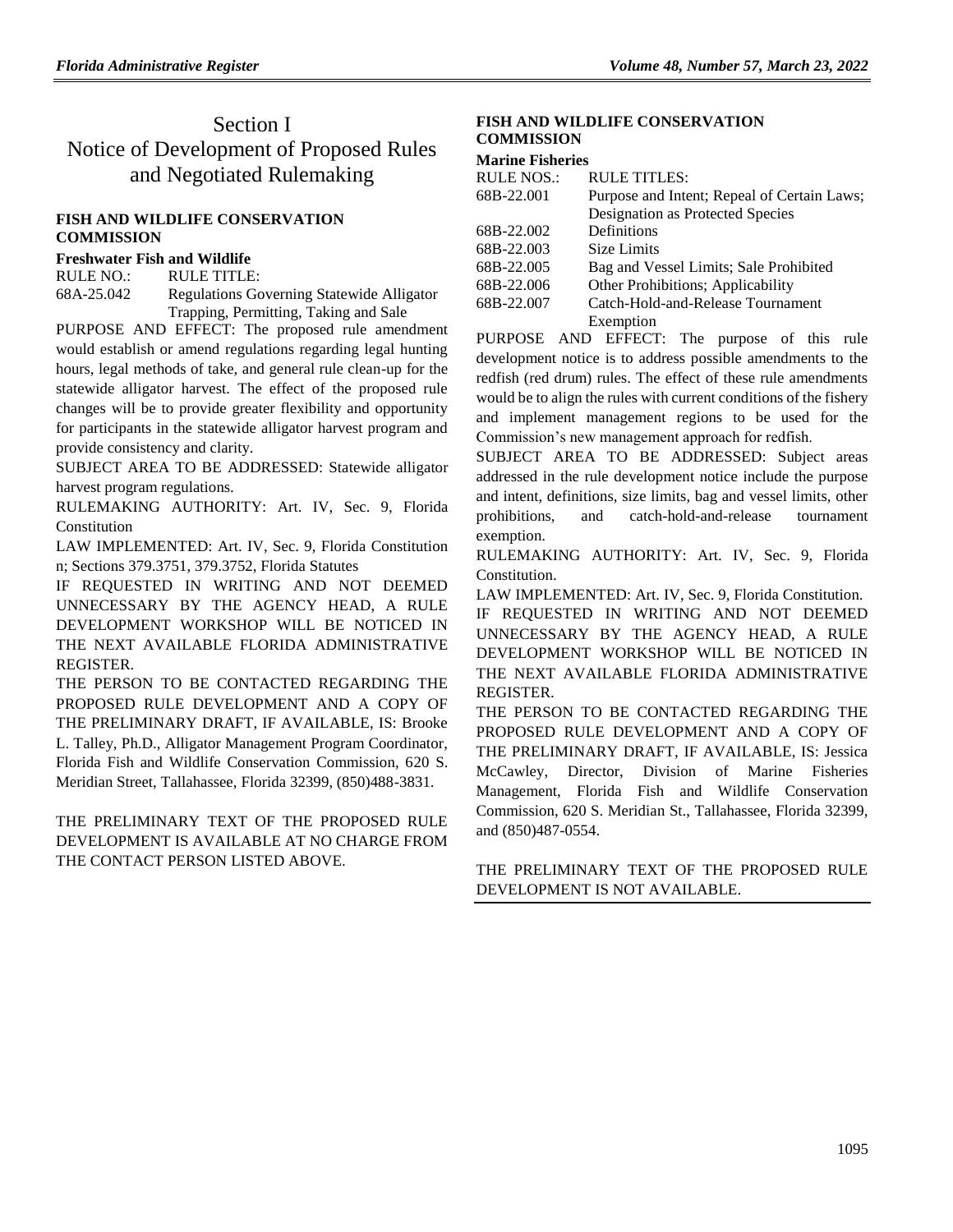# Section II Proposed Rules

#### **[DEPARTMENT OF HEALTH](https://www.flrules.org/gateway/department.asp?id=64)**

# **[Board of Clinical Social Work, Marriage and Family](https://www.flrules.org/gateway/organization.asp?id=327)  [Therapy and Mental Health Counseling](https://www.flrules.org/gateway/organization.asp?id=327)**

RULE NO.: RULE TITLE: [64B4-7.007](https://www.flrules.org/gateway/ruleNo.asp?id=64B4-7.007) Requirement to Hold Oneself Out as Qualified to Practice Juvenile Sex Offender Therapy

PURPOSE AND EFFECT: To update education and training requirements for practitioners treating juvenile sex offenders.

SUMMARY: To update rule language on requirements to treat juvenile sex offenders.

SUMMARY OF STATEMENT OF ESTIMATED REGULATORY COSTS AND LEGISLATIVE RATIFICATION:

The Agency has determined that this will not have an adverse impact on small business or likely increase directly or indirectly regulatory costs in excess of \$200,000 in the aggregate within one year after the implementation of the rule. A SERC has not been prepared by the Agency.

The Agency has determined that the proposed rule is not expected to require legislative ratification based on the statement of estimated regulatory costs or if no SERC is required, the information expressly relied upon and described herein: During discussion of the economic impact of this rule at its Board meeting, the Board, based upon the expertise and experience of its members, determined that a Statement of Estimated Regulatory Costs (SERC) was not necessary and that the rule will not require ratification by the Legislature. No person or interested party submitted additional information regarding the economic impact at that time.

Any person who wishes to provide information regarding a statement of estimated regulatory costs, or provide a proposal for a lower cost regulatory alternative must do so in writing within 21 days of this notice.

RULEMAKING AUTHORITY: [491.004\(5\),](https://www.flrules.org/gateway/statute.asp?id=491.004(5)) [491.0144 FS.](https://www.flrules.org/gateway/statute.asp?id=%20491.0144%20FS.)

#### LAW IMPLEMENTED: [491.0144 FS.](https://www.flrules.org/gateway/statute.asp?id=491.0144%20FS.)

IF REQUESTED WITHIN 21 DAYS OF THE DATE OF THIS NOTICE, A HEARING WILL BE SCHEDULED AND ANNOUNCED IN THE FAR.

THE PERSON TO BE CONTACTED REGARDING THE PROPOSED RULE IS: Kimberly Marshall, Executive Director, Board of Clinical Social Work, Marriage and Family Therapy and Mental Health Counseling, 4052 Bald Cypress Way, Bin # C08, Tallahassee, Florida 32399-3258.

### THE FULL TEXT OF THE PROPOSED RULE IS:

64B4-7.007 Requirement to Hold Oneself Out as Qualified to Practice Juvenile Sex Offender Therapy**.**

Effective October 1, 2000, Iin order for a licensed clinical social worker, marriage and family therapist or mental health counselor to hold oneself out as one qualified to practice juvenile sexual offence-specific treatment, sex offender therapy the licensee must have:

(1) Completed education and training thatthrough course work which meets the standards for approval as set forth in Rule 64B4-6.002, F.A.C., in the following subject areas:

(a) Theories of Cehild and adolescent development and psychopathology including major theories, diagnoses, assessment, treatment, and ethical issues;

(b) Healthy sexual development, including normative sexual behaviors, appropriate boundaries, consent, respect, safety, reproductive anatomy, and physiology, gender, sexual identity, and sexual diversity Developmental sexuality, including sexual and reproductive anatomy and physiology, gender and sexual identity, and sexual diversity;

(c) Impact of adverse childhood experiences and social determinants on the juvenile's psychological, neurocognitive, and behavioral development Interaction between sexuality and the dynamics of interpersonal and family relationships;

(d) Brain development and the self-regulation of emotional, behavioral, and sexual functioning Sexual arousal patterns, including both typical and deviant fantasy patterns;

(e) The effects of sexual abuse on direct and indirect victims including acuten and chronic consequences Sexual dysfunctions, disorders, and deviancy, including sexual abuse patterns and the thinking errors that support the cycle of abuse;

(f) Understanding specific juvenile subpopulations (developmentally delayed, those on the autism spectrum, and those with co-occurring mental health problems) and the need for treatment individuation Victim empathy and victimology;

(g) Approaches in treating youth holistically, addressing strengths and dynamic risk factors, and recognizing social resiliance, competence, and interpersonal effectiveness of juveniles Use and misuse of defense mechanisms;

(h) Effective interventions that are strength-based, traumainformed, evidence-informed, holistic, and individualized according to each youth's risk, needs, developmental level, family support, and protective and responsivity factorsDynamics of power and control;

(i) Legal, ethical, and forensic issues, to include collaboration and coordination with other community partners in treating juveniles with sexual behavior problems Compulsivity management, arousal control, anger regulation, and relapse prevention; and,

(j) Documentation and report writing.Social resilience, competence and interpersonal effectiveness of juveniles;

(k) Group therapy and biomedical approaches in treating sexual dysfunctions, disorders and deviancy;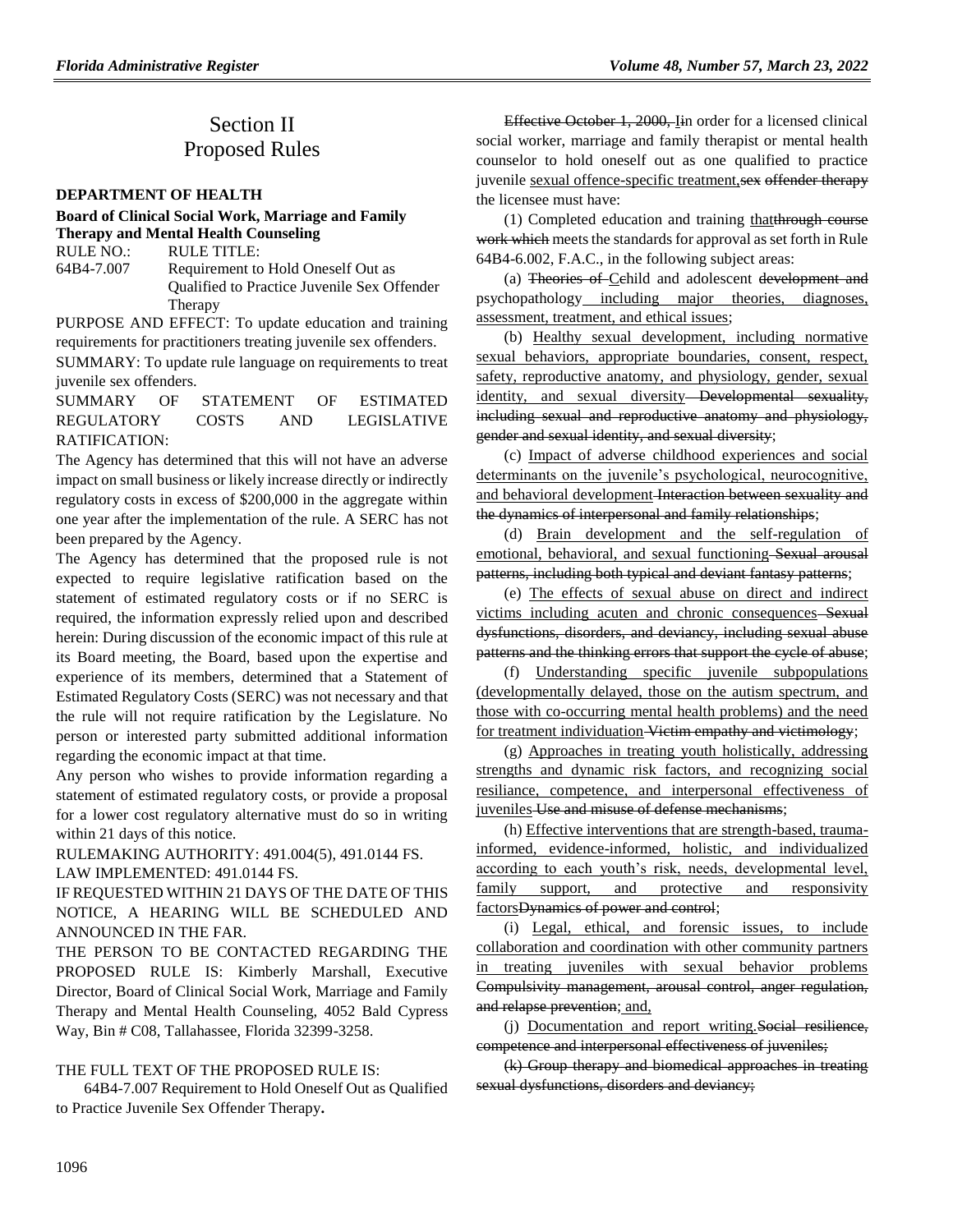(l) Legal, ethical, and forensic issues in treating juvenile sex offenders.

(2) No Change.

#### PROPOSED EFFECTIVE DATE: April 1, 2023

Rulemaking Authority 491.004(5), 491.0144 FS. Law Implemented 491.0144 FS. History–New 2-9-99, Amended 4-24-00, 8-24-00, 3-27- 05, 9-13-07,

NAME OF PERSON ORIGINATING PROPOSED RULE: Board of Clinical Social Work, Marriage and Family Therapy and Mental Health Counseling

NAME OF AGENCY HEAD WHO APPROVED THE PROPOSED RULE: Board of Clinical Social Work, Marriage and Family Therapy and Mental Health Counseling

DATE PROPOSED RULE APPROVED BY AGENCY HEAD: February 10, 2022

DATE NOTICE OF PROPOSED RULE DEVELOPMENT PUBLISHED IN FAR: March 8, 2022

> Section III Notice of Changes, Corrections and **Withdrawals**

#### **[AGENCY FOR HEALTH CARE ADMINISTRATION](https://www.flrules.org/gateway/department.asp?id=59)**

| <b>Health Facility and Agency Licensing</b> |                         |  |  |
|---------------------------------------------|-------------------------|--|--|
| RULE NO.:                                   | RULE TITLE:             |  |  |
| 59A-11.003                                  | Licensure Procedures    |  |  |
|                                             | <b>NOTICE OF CHANGE</b> |  |  |

Notice is hereby given that the following changes have been made to the proposed rule in accordance with subparagraph 120.54(3)(d)1., F.S., published in Vol. 47 No. 247, December 23, 2021 issue of the Florida Administrative Register. The following sections of the proposed rule will be changed to read:

#### **59A-11.003 Licensure Procedures.**

(1) An applicant or licensee requesting licensure for the operation of a birth center under the provision of Chapter 383, F.S., shall make application to the Agency on the Health Care Licensing Application, Birth Center, AHCA Form 3130-3001, January 2022, which is incorporated by reference, and available at https://www.flrules.org/Gateway/reference.asp?No=Ref-XXXX. Applicants for renewal and change during licensure period may submit the Health Care Licensing Online Application, Birth Center, AHCA Form 3130-3001OL, January 2022, incorporated by reference and available at https://www.flrules.org/Gateway/reference.asp?No=Ref-

XXXX. The application forms are also available at http://www.ahca.myflorida.com/HQAlicensureforms or, for online submissions, at: http://apps.ahca.myflorida.com/SingleSignOnPortal.

(2) Each birth center applying for a license shall be designated by a distinctive name. Duplication of an existing birth center's name is prohibited in new birth centers.

(3) This rule is in effect for five years from its effective date.

Rulemaking Authority 383.309, 408.819 FS. Law Implemented 383.305, 408.805, 408.806, 408.809, 408.810 FS. History–New 3-4- 85, Formerly 10D-90.03, 10D-90.003, Amended 9-27-94, 2-12-96, 9- 17-96, 9-28-14, 1-16-19,\_\_\_\_\_\_\_\_\_.

The following change will be made to Health Care Licensing Application, Birth Center, AHCA Form 3130-3001:

Section 1B, Property Owner, will be changed to indicate if the answer to the first question in that section is No, the applicant should skip to section 1C.

# Section IV Emergency Rules

# NONE

# Section V Petitions and Dispositions Regarding Rule Variance or Waiver

#### [DEPARTMENT OF HEALTH](https://www.flrules.org/gateway/department.asp?id=64)

[Board of Podiatric Medicine](https://www.flrules.org/gateway/organization.asp?id=309)

NOTICE IS HEREBY GIVEN that on March 22, 2022, the Board of Podiatric Medicine, received a petition for variance or waiver filed by Eugene Pastorius, Jr., DPM. Petitioner seeks a variance or waiver of Rule 64B18-17.005, F.A.C., which requires that during the first biennium or within 24 months of initial licensure, whichever ends later, practitioners are required to obtain five (5) hours of continuing education in the subject area of risk management by attending one full day of a meeting of the Board of Podiatric Medicine at which disciplinary hearings are conducted. The practitioner is then exempt from any other continuing education requirements for his or her first renewal except for a 1-hour course on human trafficking and the hours mandated for prevention of medical errors and HIV/AIDS. Petitioner is seeking a temporary waiver from the rule requirement due to vacancies on the Florida Board of Podiatric Medicine, the Board currently lacks a quorum and, as such, is unable to conduct disciplinary hearings.

Comments on this petition should be filed with the Board of Podiatric Medicine, 4052 Bald Cypress Way, Bin # C08,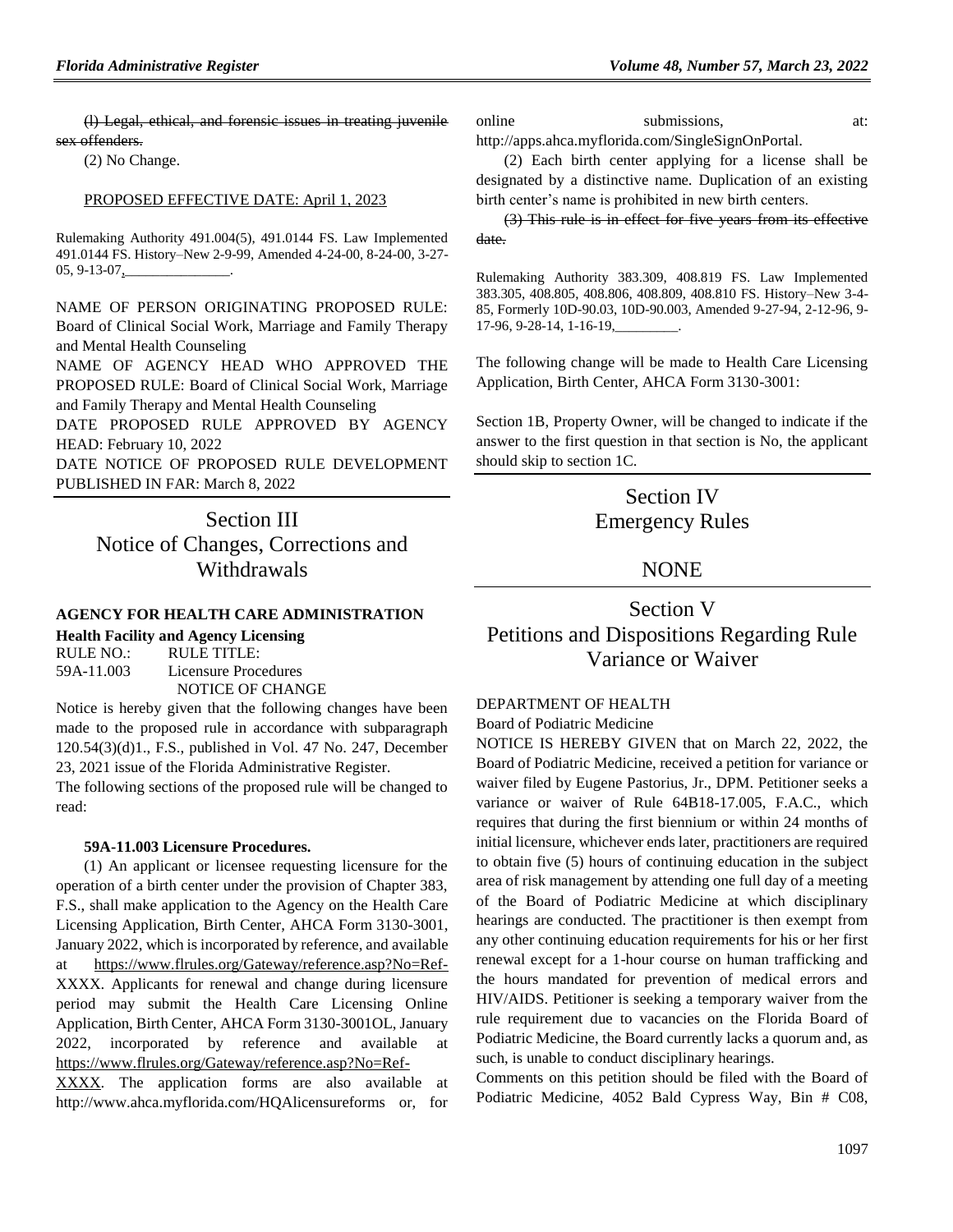Tallahassee, Florida 32399-1708, within 14 days of publication of this notice.

A copy of the Petition for Variance or Waiver may be obtained by contacting: Kimberly Marshall, Executive Director, Board of Podiatric Medicine, 4052 Bald Cypress Way, Bin # C08, Tallahassee, Florida 32399-1708, or by electronic mail-Kimberly.Marshall@flhealth.gov.

#### [DEPARTMENT OF FINANCIAL SERVICES](https://www.flrules.org/gateway/department.asp?id=69)

[Division of Funeral, Cemetery, and Consumer Services](https://www.flrules.org/gateway/organization.asp?id=369) RULE NO.: RULE TITLE:

[69K-18.004](https://www.flrules.org/gateway/ruleNo.asp?id=69K-18.004) Intern Training Agencies.

The Division of Funeral, Cemetery, and Consumer Services hereby gives notice: The request for waiver, by Whitehead Funeral Home, Inc. d/b/a Comforter Funeral Home, that the number of cases done by the prior owner of the funeral establishments should count against the requirement of the cited rule was granted at the March 3, 2022 Board Meeting.

A copy of the Order or additional information may be obtained by contacting: Jasmin Richardson at (850)413-3039.

#### [DEPARTMENT OF FINANCIAL SERVICES](https://www.flrules.org/gateway/department.asp?id=69)

[Division of Funeral, Cemetery, and Consumer Services](https://www.flrules.org/gateway/organization.asp?id=369) RULE NO.: RULE TITLE:

[69K-18.004](https://www.flrules.org/gateway/ruleNo.asp?id=69K-18.004) Intern Training Agencies.

The Division of Funeral, Cemetery, and Consumer Services hereby gives notice: The request for waiver, by Phillip & Sons, The Funeral Directors, Inc., that the number of cases done by the prior owner of the funeral establishments should count against the requirement of the cited rule was granted at the March 3, 2022 Board Meeting.

A copy of the Order or additional information may be obtained by contacting: Jasmin Richardson at (850)413-3039.

# Section VI Notice of Meetings, Workshops and Public **Hearings**

## [DEPARTMENT OF AGRICULTURE AND CONSUMER](https://www.flrules.org/gateway/department.asp?id=5)  [SERVICES](https://www.flrules.org/gateway/department.asp?id=5)

[Division of Administration](https://www.flrules.org/gateway/organization.asp?id=161)

The Department of Agriculture and Consumer Services announces a telephone conference call to which all persons are invited.

DATE AND TIME: CANCELED March 24, 2022, 4:00 p.m.

PLACE: CANCELED Call in: (850)391-8548, Access Code: 619-262-548#

GENERAL SUBJECT MATTER TO BE CONSIDERED: CANCELED This is a meeting of the Medical Cannabis Advisory Committee to conduct general business.

A copy of the agenda may be obtained by contacting: cannabis@fdacs.gov.

# [DEPARTMENT OF AGRICULTURE AND CONSUMER](https://www.flrules.org/gateway/department.asp?id=5)  [SERVICES](https://www.flrules.org/gateway/department.asp?id=5)

[Division of Administration](https://www.flrules.org/gateway/organization.asp?id=161)

The Department of Agriculture and Consumer Services announces a telephone conference call to which all persons are invited.

DATE AND TIME: CANCELED March 24, 2022, 3:00 p.m.

PLACE: CANCELED Call in: (850)391-8548, Access Code: 807-522-874#

GENERAL SUBJECT MATTER TO BE CONSIDERED: CANCELED This is a meeting of the Hemp Advisory Committee to conduct general business.

A copy of the agenda may be obtained by contacting: cannabis@fdacs.gov.

#### [DEPARTMENT OF EDUCATION](https://www.flrules.org/gateway/department.asp?id=6)

The Florida Rehabilitation Council announces a telephone conference call to which all persons are invited.

DATE AND TIME: April 13, 2022, 2:30 p.m. – 4:00 p.m. ET PLACE: Conference Call: 1(888)585-9008 and Code (873574258).

You may also attend by registering for Go To Training at: https://attendee.gototraining.com/r/882631182054796034

GENERAL SUBJECT MATTER TO BE CONSIDERED: Florida Rehabilitation Council - Evaluation and Planning Committee - General Business

A copy of the agenda may be obtained by contacting: Florida Rehabilitation Council at: FRCCustomers@vr.fldoe.org.

Pursuant to the provisions of the Americans with Disabilities Act, any person requiring special accommodations to participate in this workshop/meeting is asked to advise the agency at least 7 days before the workshop/meeting by contacting: Florida Rehabilitation Council at: FRCCustomers@vr.fldoe.org. If you are hearing or speech impaired, please contact the agency using the Florida Relay Service, 1(800)955-8771 (TDD) or 1(800)955-8770 (Voice).

For more information, you may contact: Florida Rehabilitation Council at: FRCCustomers@vr.fldoe.org.

### [DEPARTMENT OF EDUCATION](https://www.flrules.org/gateway/department.asp?id=6)

The Florida Rehabilitation Council announces a telephone conference call to which all persons are invited.

DATE AND TIME: April 15, 2022, 2:30 p.m. – 4:00 p.m. ET PLACE: PLACE: Conference Call: 1(888)585-9008 and Code (873574258).

You may also attend by registering for Go To Training at: https://attendee.gototraining.com/r/7600524082463934722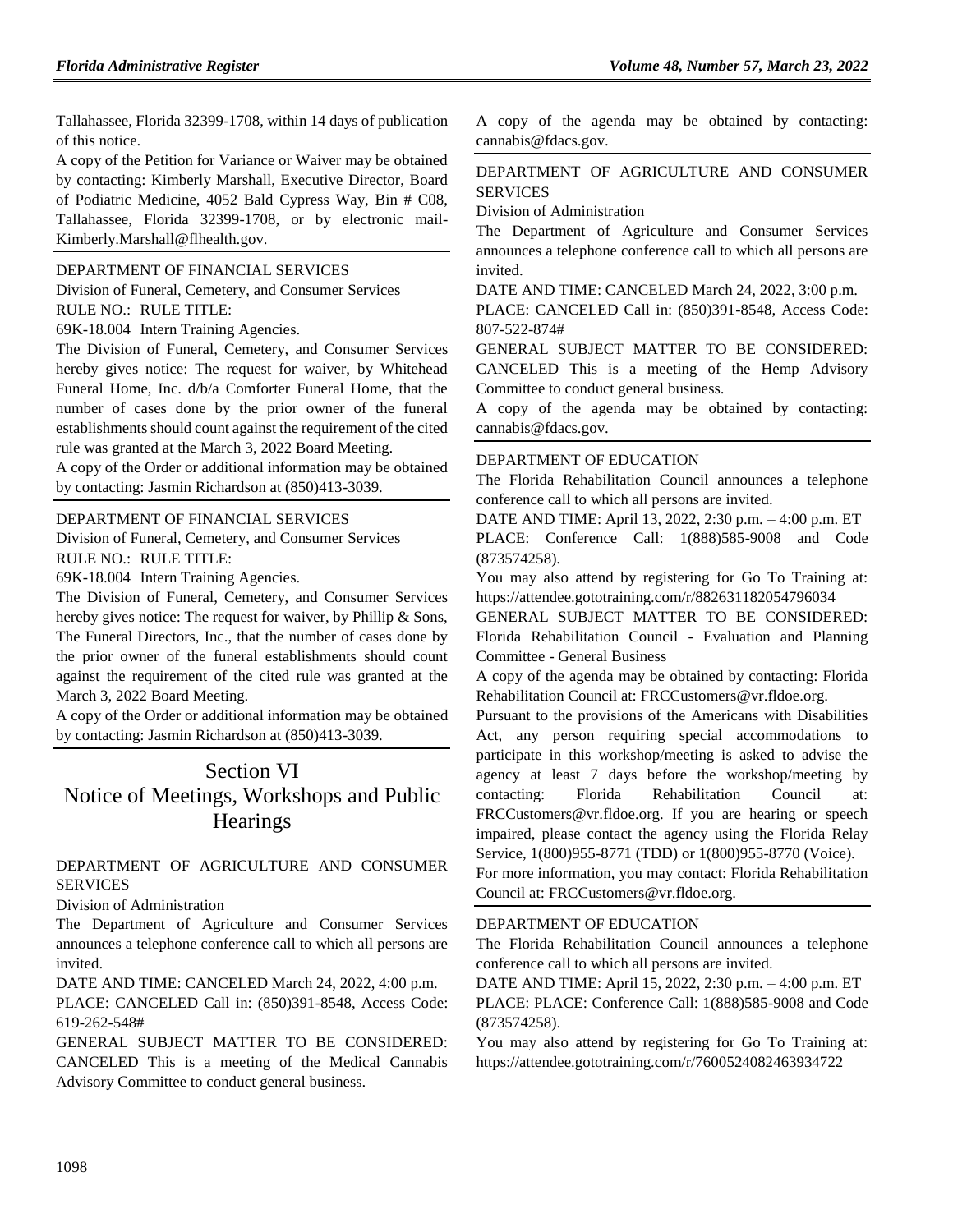GENERAL SUBJECT MATTER TO BE CONSIDERED: Florida Rehabilitation Council - Legislative and Public Awareness Committee - General Business

A copy of the agenda may be obtained by contacting: Florida Rehabilitation Council at: FRCCustomers@vr.fldoe.org.

Pursuant to the provisions of the Americans with Disabilities Act, any person requiring special accommodations to participate in this workshop/meeting is asked to advise the agency at least 7 days before the workshop/meeting by contacting: Florida Rehabilitation Council at: FRCCustomers@vr.fldoe.org. If you are hearing or speech impaired, please contact the agency using the Florida Relay Service, 1(800)955-8771 (TDD) or 1(800)955-8770 (Voice). For more information, you may contact: Florida Rehabilitation Council at: FRCCustomers@vr.fldoe.org.

#### [DEPARTMENT OF EDUCATION](https://www.flrules.org/gateway/department.asp?id=6)

[State Board of Education](https://www.flrules.org/gateway/organization.asp?id=195)

The Department of Education announces a public meeting to which all persons are invited.

DATE AND TIME: March 30, 2022, 9:00 a.m.

PLACE: Collier County School Board Office, 5775 Osceola Trail, Naples, Florida 34109. This meeting will be webcast at https://thefloridachannel.org.

GENERAL SUBJECT MATTER TO BE CONSIDERED: The meeting agenda will consist of the approval of the February 9 meeting minutes. Updates by Superintendent Patton on behalf of the Florida Association of District School Superintendents, President Falconetti on behalf of the Council of Presidents, and an update on Teacher Salary Increase Allocation. Additional items for consideration include action relating to the following: New Rule 6A-1.0999, F.A.C., Purple Star School of Distinction Designation; New Rule 6A-1.0450, F.A.C., Academically High-Performing School District Virtual Instruction Plan; New Rule 6A-4.0293, F.A.C., Specialization Requirements for Literacy Coach Endorsement – Academic Class; New Rule 6A-10.084, F.A.C., Disqualification List; Seminole State College Bachelor of Applied Science Degree in Management and Organizational Leadership; State College of Florida, Manatee-Sarasota Bachelor of Science in Elementary Education (ESOL, K-12); State College of Florida, Manatee-Sarasota Bachelor of Science in Exceptional Student Education (ESOL, K-12); Amendment to Rule 6A-1.09401, F.A.C., Student Performance Standards; Amendment to Rule 6A-1.09412, F.A.C., Course Requirements - Grades K-12 Basic and Adult Secondary Programs; New Rule 6A-5.069, F.A.C., School District Professional Learning Systems; Amendment to Rule 6A-5.071, F.A.C., Professional Learning Catalogs; Amendment to Rule 6A-6.03028, F.A.C., Provision of Free Appropriate Public Education (FAPE) and Development of Individual Educational Plans for Students with Disabilities; Amendment to Rule 6A-

6.05281, F.A.C., Educational Programs for Students in Department of Juvenile Justice Detention, Prevention, Residential, or Day Treatment Programs; Re-Appointment to the Education Practices Commission (EPC); Amendment to Rule 6A-4.0021, F.A.C., Florida Teacher Certification Examinations; Amendment to Rule 6A-6.0571, F.A.C., Career and Technical Education and Adult General Education Standards and Industry-Driven Benchmarks; Amendment to Rule 6A-6.0573, F.A.C., Industry Certification Process; Amendment to Rule 6A-10.040, F.A.C., Basic Skills Requirements for Postsecondary Career Certificate Education; New Rule 6A-20.046, F.A.C., Pathways to Career Opportunities Grant Program; Amendment to Rule 6A-23.011, F.A.C., Program Performance Standards; New Rule 6A-23.0042, F.A.C., Work-Based Learning Standards; Amendment to Rule 6A-10.02413, F.A.C., Civic Literacy Competency; Amendment to Rule 6A-10.0401, F.A.C., Gold Standard Career Pathways Articulation Agreements; New Rule 6A-6.05732, F.A.C., Reimbursement for Workers' Compensation Insurance Premiums; New Rule 6A-20.0071, F.A.C., Florida Public Postsecondary Career Education Student Assistance Grant; Amendment to Rule 6A-20.0281, F.A.C., Benacquisto Scholarship Program; Amendment to Rule 6M-8.615, F.A.C., VPK Training Requirements; Amendment to Rule 6M-9.110, F.A.C., Requirements and Criteria for Early Learning Coalition Board Composition; Amendment to Rule 6M-9.115, F.A.C., Procedures and Criteria for Approval of School Readiness Plans; and Amendment to Rules 6M-10.001, F.A.C., Gold Seal Quality Care Program and 6M-10.002, F.A.C., Gold Seal Quality Care Accrediting Associations. A copy of the agenda may be obtained by contacting: Chris Emerson at (850)245-9601 or Christian.Emerson@fldoe.org or by visiting the Department's website at http://www.fldoe.org/policy/state-board-of-edu/meetings. Pursuant to the provisions of the Americans with Disabilities Act, any person requiring special accommodations to participate in this workshop/meeting is asked to advise the agency at least five days before the workshop/meeting by contacting: Chris Emerson at (850)245-9601 or Christian.Emerson@fldoe.org. If you are hearing or speech impaired, please contact the agency using the Florida Relay

Service, 1(800)955-8771 (TDD) or 1(800)955-8770 (Voice). For more information, you may contact: Chris Emerson at (850)245-9601 or Christian.Emerson@fldoe.org.

#### [DEPARTMENT OF TRANSPORTATION](https://www.flrules.org/gateway/department.asp?id=14)

The Florida Department of Transportation announces a public meeting to which all persons are invited.

DATE AND TIME: March 30, 2022, 9:00 a.m. – 12:00 Noon PLACE: GoToMeeting, (669)224-3412, Access Code: 519- 574-061, https://global.gotomeeting.com/join/519574061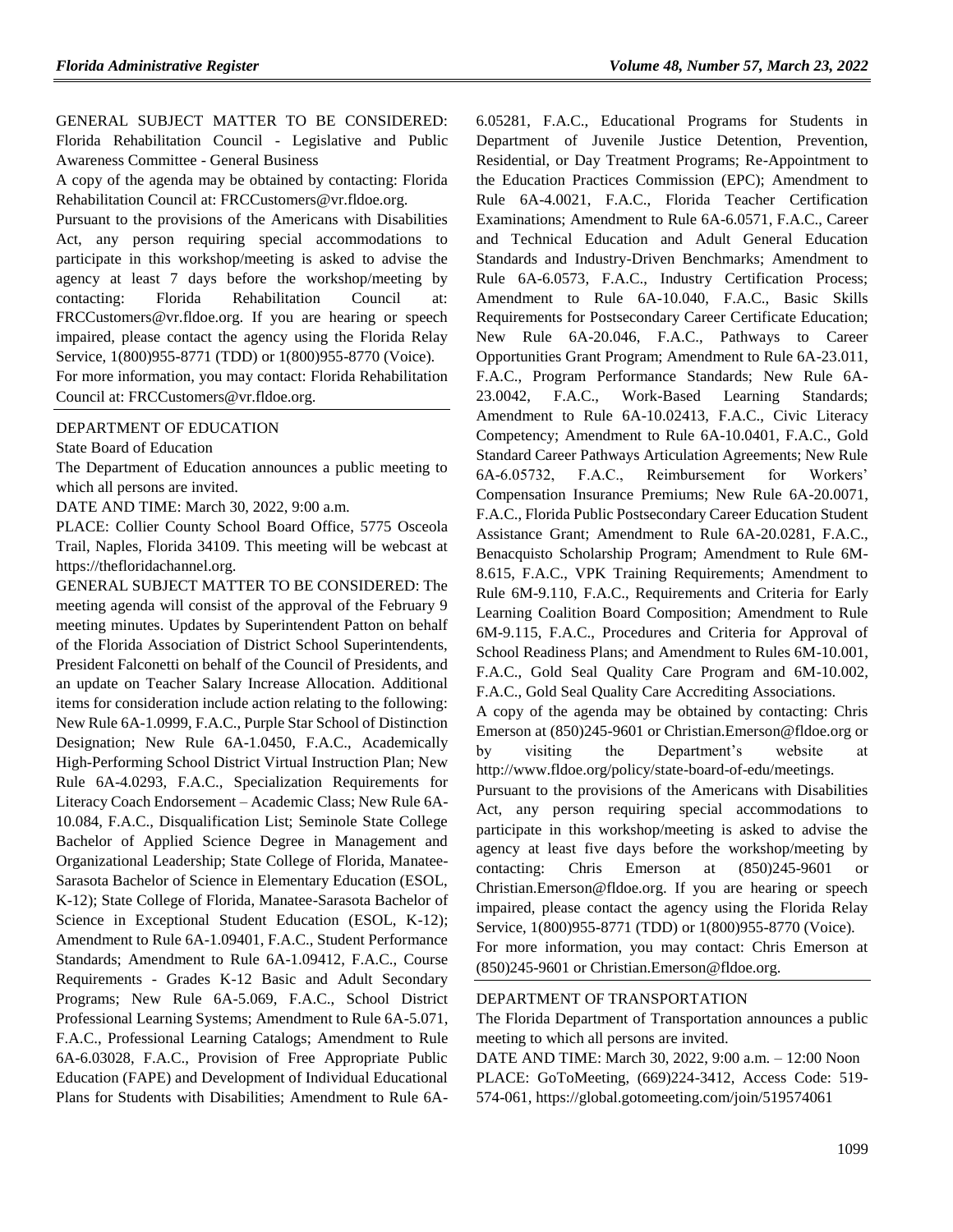GENERAL SUBJECT MATTER TO BE CONSIDERED: General Florida Transportation Plan discussions, receive presentation on Setting the Stage, review draft Implementation Element and other updates on FDOT activities.

A copy of the agenda may be obtained by contacting: Paula San Gregorio at (850)414-4811 or by email at paula.sangregorio@dot.state.fl.us.

Pursuant to the provisions of the Americans with Disabilities Act, any person requiring special accommodations to participate in this workshop/meeting is asked to advise the agency at least 4 days before the workshop/meeting by contacting: Public participation is solicited without regard to race, color, national origin, age, sex, religion, disability or family status. Persons who require special accommodations under the Americans with Disabilities Act or persons who require translation services (free of charge) should contact Paula San Gregorio at (850)414-4811 at least seven days prior to the meeting. If you are hearing or speech impaired, please contact the agency using the Florida Relay Service, 1(800)955- 8771 (TDD) or 1(800)955-8770 (Voice).

#### [STATE BOARD OF ADMINISTRATION](https://www.flrules.org/gateway/department.asp?id=19)

RULE NO.: RULE TITLE:

[19-8.028](https://www.flrules.org/gateway/ruleNo.asp?id=19-8.028) Reimbursement Premium Formula

The Florida Hurricane Catastrophe Fund Advisory Council announces a public meeting to which all persons are invited.

DATE AND TIME: March 30, 2022, 1:30 p.m. ET until conclusion of meeting.

PLACE: Room 116 (Hermitage Conference Room), 1801 Hermitage Blvd., Tallahassee, Florida. Persons wishing to participate by phone may dial 1(888)585-9008 and enter conference code 973-664-296.

GENERAL SUBJECT MATTER TO BE CONSIDERED: The discussion will include proposed amendments to Rule 19-8.028, F.A.C., Reimbursement Premium Formula. Other general business of the Advisory Council may also be addressed.

A copy of the agenda may be obtained by contacting: Heidi Hinz, Florida Hurricane Catastrophe Fund, heidi.hinz@sbafla.com, (850)413-1332.

Pursuant to the provisions of the Americans with Disabilities Act, any person requiring special accommodations to participate in this workshop/meeting is asked to advise the agency at least 7 days before the workshop/meeting by contacting: Heidi Hinz at the email or number listed above. If you are hearing or speech impaired, please contact the agency using the Florida Relay Service, 1(800)955-8771 (TDD) or 1(800)955-8770 (Voice).

### [PUBLIC SERVICE COMMISSION](https://www.flrules.org/gateway/department.asp?id=25)

The FLORIDA PUBLIC SERVICE COMMISSION announces a prehearing conference and a hearing in the following docket to which all persons are invited.

DOCKET NO. AND TITLE: 20220045-EI - Petition for determination of need for Sweatt-Whidden 230 kV transmission line in Okeechobee, DeSoto, Highlands, and Glades Counties, by Florida Power & Light Company.

PREHEARING CONFERENCE DATE AND TIME: Thursday, May 5, 2022, 9:30 a.m., Prehearing

PLACE: Room 148, Betty Easley Conference Center, 4075 Esplanade Way, Tallahassee, Florida

GENERAL SUBJECT MATTER TO BE CONSIDERED AT THE PREHEARING: The purpose of this prehearing conference is to: (1) simplify the issues; (2) identify the positions of the parties on the issues; (3) consider the possibility of obtaining admissions of fact and of documents which will avoid unnecessary proof; (4) identify exhibits; (5) establish an order of witnesses; and (6) consider such other matters as may aid in the disposition of the case.

DATE AND TIME: Monday, May 16, 2022, 9:30 a.m., Hearing PLACE: Room 148, Betty Easley Conference Center, 4075 Esplanade Way, Tallahassee, Florida.

GENERAL SUBJECT MATTER TO BE CONSIDERED AT THE HEARING: The purpose of this hearing is for the Florida Public Service Commission to receive evidence upon which it will take final action to determine the need, pursuant to Section 403.537, Florida Statutes (F.S.), for the Florida Power & Light Company (FPL) proposed Sweatt-Whidden 230 kV electrical transmission line. The proposed Sweatt-Whidden line will extend from FPL's Sweatt Substation in Okeechobee County, to FPL's Whidden Substation in DeSoto County. The Sweatt-Widden line could affect Okeechobee, Desoto, Highlands, and Glades Counties; the Central Florida and the Southwest Florida Regional Planning Councils; and the South Florida and Southwest Florida Water Management Districts.

This proceeding shall: (1) allow FPL to present testimony and other evidence in support of its petition for a determination of need for the Sweatt-Whidden 230 kV transmission line; (2) permit any intervenors to present testimony and other evidence concerning the proposed line; (3) permit members of the public who are not parties to the need determination proceeding to present testimony concerning the proposed line; and (4) allow for such other purposes relevant to the proposed line as the Commission may deem appropriate.

Members of the public who are not parties to the need determination proceeding shall have an opportunity to present sworn testimony at the hearing regarding the need for the proposed Sweatt-Whidden 230 kV transmission line. By providing public sworn testimony, a person does not become a party to the proceeding. If you wish to have party status, you must file a Motion for Intervention at least twenty (20) days before the final hearing, pursuant to the requirements contained in Rule 28-106.205, Florida Administrative Code (F.A.C.). All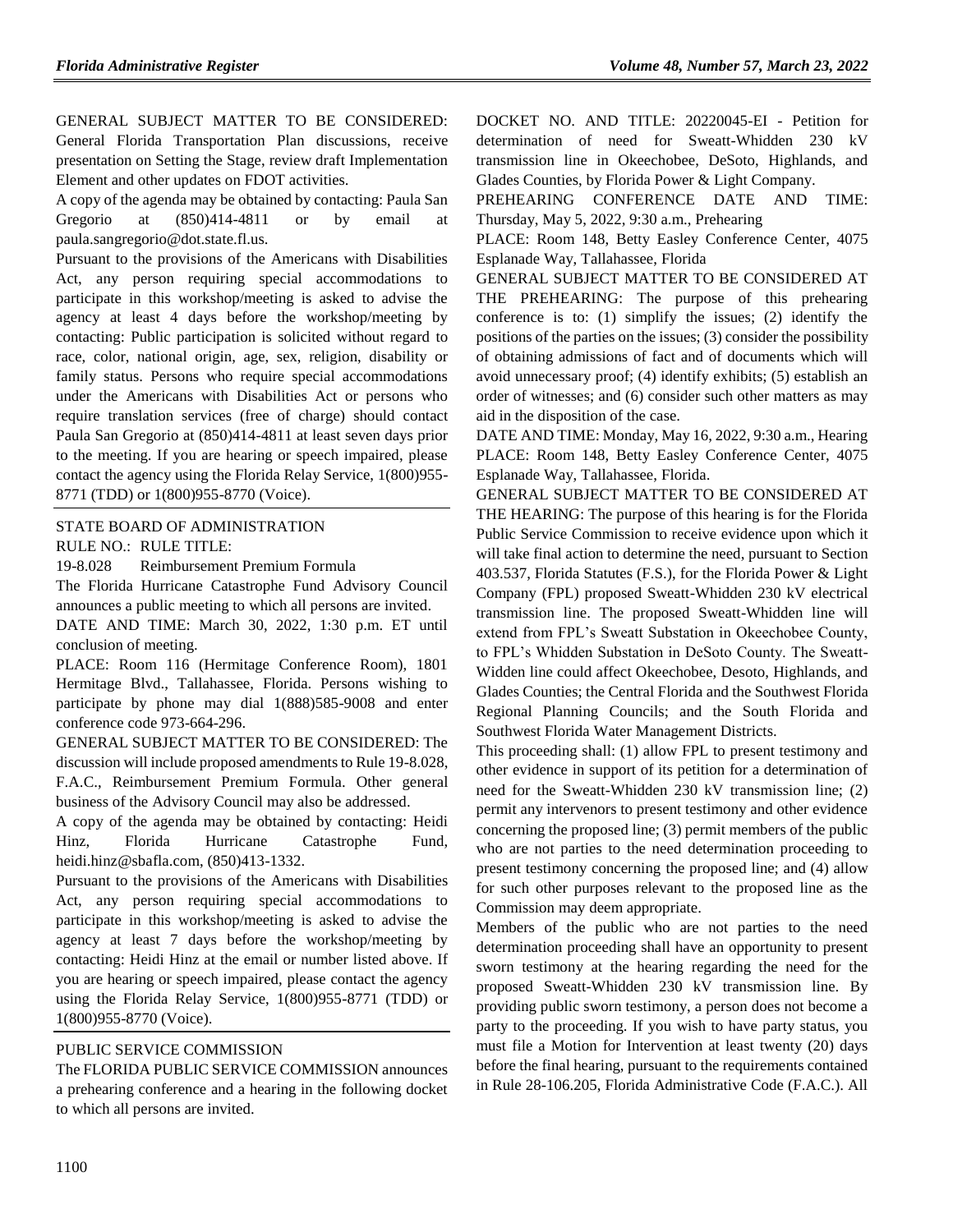witnesses shall be subject to cross examination at the conclusion of their testimony.

Interested persons may also request to be listed as an interested person for this docket, in which case they will receive notices and orders published and issued in the docket. Such requests should be made to: Florida Public Service Commission, Office of the Commission Clerk, 2540 Shumard Oak Boulevard, Tallahassee, FL 32399-0850, (850)413-6770.

The hearing will be governed by the provisions of Chapter 120, F.S., Section 403.537, F.S., and Chapters 25-22, and 28-106, F.A.C. Only issues relating to the need for the Sweatt-Whidden 230 kV transmission line will be considered at the May 16, 2022, hearing.

Separate public hearings will be held before an Administrative Law Judge of the Division of Administrative Hearings to consider environmental and other impacts of the Sweatt-Whidden 230 kV transmission line, as required by the Florida Electric Transmission Line Siting Act, Sections 403.52- 403.5365, F.S.

In accordance with the Americans with Disabilities Act, persons needing a special accommodation to participate at this proceeding should contact the Office of Commission Clerk no later than five days prior to the hearing at 2540 Shumard Oak Boulevard, Tallahassee, Florida 32399-0850 or (850)413-6770 (Florida Relay Service, 1(800)955-8770 Voice or 1(800)955- 8771 TDD). Assistive Listening Devices are available upon request from the Office of

Commission Clerk, Gerald L. Gunter Building, Room 152.

EMERGENCY CANCELLATION OF HEARING: If a named storm or other state of emergency requires cancellation of the proceedings, Commission staff will attempt to give timely direct notice to the parties. Notice of cancellation of the proceedings will also be provided on the Commission's website [\(www.floridapsc.com\)](http://www.floridapsc.com/) under the Hot Topics link found on the home page. Cancellation can also be confirmed by calling the Office of the General Counsel of the Commission at (850)413- 6199.

#### [WATER MANAGEMENT DISTRICTS](https://www.flrules.org/gateway/department.asp?id=40)

[St. Johns River Water Management District](https://www.flrules.org/gateway/organization.asp?id=122)

RULE NO.: RULE TITLE:

[40C-8.031](https://www.flrules.org/gateway/ruleNo.asp?id=40C-8.031) Minimum Surface Water Levels and Flows and Groundwater Levels

The St. Johns River Water Management District announces a public meeting to which all persons are invited.

DATE AND TIME: April 6, 2022, 2:00 p.m.

PLACE: Webinar: https://bit.ly/3uiVl0e, Call in number: (386)256-1151, Conference ID: 855 946 641, then press #

GENERAL SUBJECT MATTER TO BE CONSIDERED: The St. Johns River Water Management District will hold a virtual webinar on April 6th as part of the peer review process for the surface water model developed in support of the Johns Lake minimum flows and levels (MFLs). The purpose of establishing MFLs is to protect Johns Lake from significant harm due to groundwater or surface water withdrawals. In November 2021 the SJRWMD completed development of an interconnected channel and pond routing (ICPR4) model. During this public meeting the model peer reviewer will present their initial findings for the Johns Lake ICPR model review. One or more members of the District's Governing Board may attend this meeting.

A copy of the agenda may be obtained by contacting: N/A

Pursuant to the provisions of the Americans with Disabilities Act, any person requiring special accommodations to participate in this workshop/meeting is asked to advise the agency at least 48 hours before the workshop/meeting by contacting: District Clerk, (386)329-4127. If you are hearing or speech impaired, please contact the agency using the Florida Relay Service, 1(800)955-8771 (TDD) or 1(800)955-8770 (Voice).

For more information, you may contact: St. Johns River Water Management District, Attention: Andrew Sutherland, 4049 Reid Street, Palatka, Florida 32177, (386)329-4201 or asuther@sjrwmd.com.

#### [FLORIDA LAND AND WATER ADJUDICATORY](https://www.flrules.org/gateway/department.asp?id=42)  **[COMMISSION](https://www.flrules.org/gateway/department.asp?id=42)**

[Six Mile Creek Community Development District](https://www.flrules.org/gateway/organization.asp?id=562)

RULE NO.: RULE TITLE:

[42GGG-1.002](https://www.flrules.org/gateway/ruleNo.asp?id=42GGG-1.002) Boundary

The Florida Land and Water Adjudicatory Commission announces a public meeting to which all persons are invited.

DATE AND TIME: March 29, 2022, 9:00 a.m.

PLACE: The Capitol, Room LL03, Tallahassee, FL 32399- 0001

GENERAL SUBJECT MATTER TO BE CONSIDERED: The Commission will consider a Petition to Amend the Boundary of the Six Mile Creek Community Development District.

A copy of the agenda may be obtained by contacting: Barbara Leighty, Office of the Governor, The Capitol, Room 1802, Tallahassee, FL 32399-0001, (850)717-9513 or email: barbara.leighty@laspbs.state.fl.us.

[FLORIDA LAND AND WATER ADJUDICATORY](https://www.flrules.org/gateway/department.asp?id=42)  **[COMMISSION](https://www.flrules.org/gateway/department.asp?id=42)** 

[Tomoka Community Development District](https://www.flrules.org/gateway/organization.asp?id=486)

RULE NO.: RULE TITLE:

[42LL-1.002](https://www.flrules.org/gateway/ruleNo.asp?id=42LL-1.002) Boundary

The Florida Land and Water Adjudicatory Commission announces a public meeting to which all persons are invited. DATE AND TIME: March 29, 2022, 9:00 a.m.

PLACE: The Capitol, Cabinet Meeting Room, Room LL03, Tallahassee, FL 32399-0001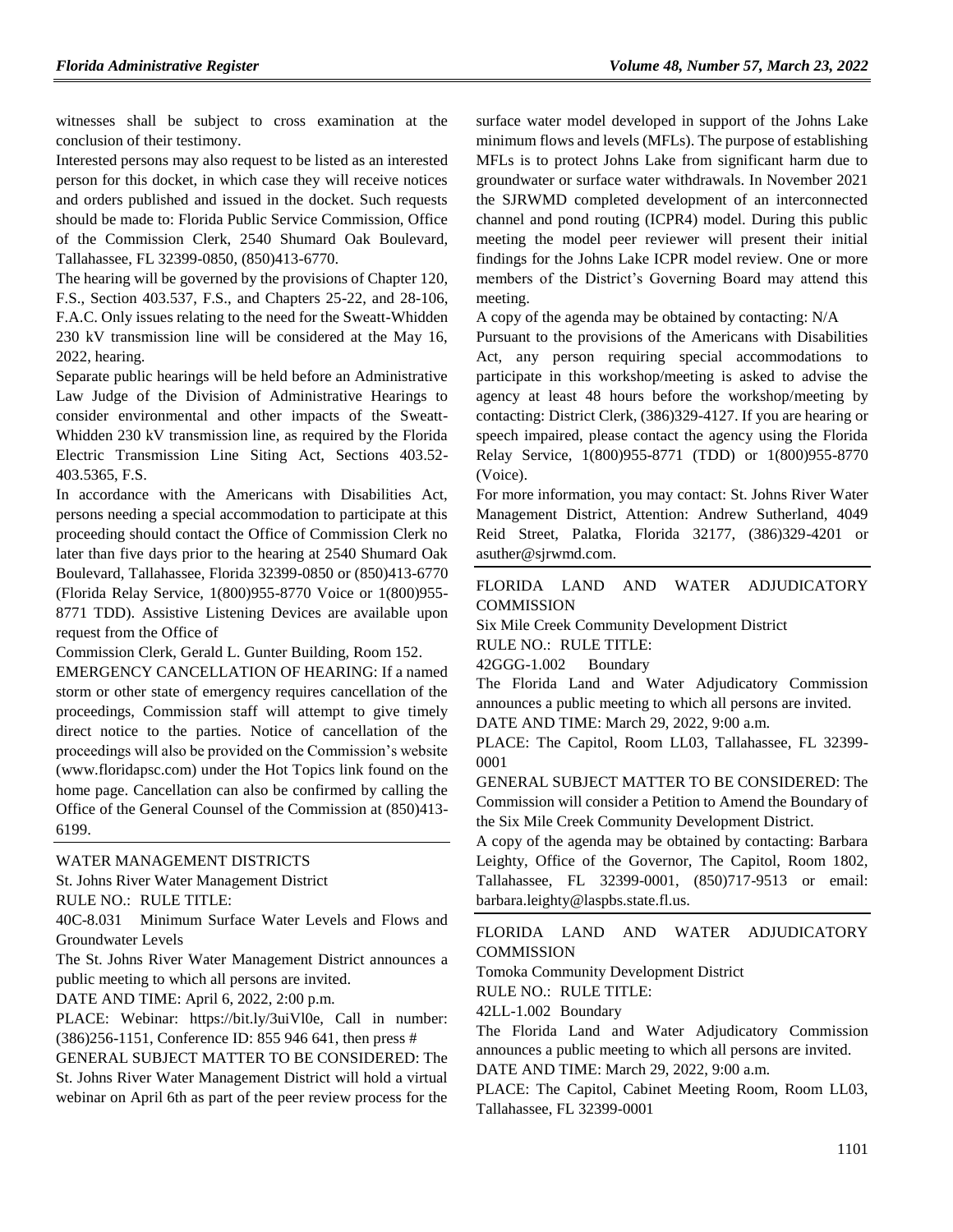GENERAL SUBJECT MATTER TO BE CONSIDERED: The Commission will consider a Petition to Amend the Boundary of the Tomoka Community Development District.

A copy of the agenda may be obtained by contacting: Barbara Leighty, Office of the Governor, The Capitol, Room 1802, Tallahassee, FL 32399-0001, (850)717-9513 or email: barbara.leighty@laspbs.state.fl.us.

[FLORIDA LAND AND WATER ADJUDICATORY](https://www.flrules.org/gateway/department.asp?id=42)  **[COMMISSION](https://www.flrules.org/gateway/department.asp?id=42)** 

[Fiddler's Creek Community Development District 1](https://www.flrules.org/gateway/organization.asp?id=153)

RULE NO.: RULE TITLE:

[42X-1.002](https://www.flrules.org/gateway/ruleNo.asp?id=42X-1.002) Boundary

The Florida Land and Water Adjudicatory Commission announces a public meeting to which all persons are invited. DATE AND TIME: March 29, 2022, 9:00 a.m.

PLACE: The Capitol, Cabinet Meeting Room, Room LL03, Tallahassee, FL 32399-0001

GENERAL SUBJECT MATTER TO BE CONSIDERED: The Commission will consider a Petition to Amend the Fiddler's Creek Community Development District 1.

A copy of the agenda may be obtained by contacting: Barbara Leighty, Office of the Governor, The Capitol, Room 1802, Tallahassee, FL 32399-0001, (850)717-9513 or email: barbara.leighty@laspbs.state.fl.us.

# [DEPARTMENT OF MANAGEMENT SERVICES](https://www.flrules.org/gateway/department.asp?id=60)

[Commission on Human Relations](https://www.flrules.org/gateway/organization.asp?id=245)

The Florida Commission on Human Relations announces a public meeting to which all persons are invited.

DATE AND TIME: Thursday, March 31, 2022, 10:00 a.m. ET PLACE: Call (850)270-6017, when prompted enter the phone conference I.D., 702 977 587 followed by the # key.

GENERAL SUBJECT MATTER TO BE CONSIDERED: Disposition of cases before the Florida Commission on Human Relations. No public testimony will be taken. No oral argument from the public or oral comment from the public will be taken. A copy of the agenda may be obtained by contacting: Sarah Stewart at (850)907-6789 or Sarah.Stewart@fchr.myflorida.com.

[DEPARTMENT OF BUSINESS AND PROFESSIONAL](https://www.flrules.org/gateway/department.asp?id=61)  [REGULATION](https://www.flrules.org/gateway/department.asp?id=61)

#### [Board of Professional Geologists](https://www.flrules.org/gateway/organization.asp?id=268)

The Board of Professional Geologists announces a public meeting to which all persons are invited.

DATES AND TIMES: April 20, 2022, 9:00 a.m.; April 21, 2022, 9:00 a.m.

PLACE: Hilton Cocoa Beach Oceanfront, 1550 North Atlantic Ave, Cocoa Beach, FL 32931-3268

GENERAL SUBJECT MATTER TO BE CONSIDERED: General Business Meeting

A copy of the agenda may be obtained by contacting: Lina Hurtado, Division of Professions, 2601 Blair Stone Road, Tallahassee, FL 32399, (850)717-1984.

Pursuant to the provisions of the Americans with Disabilities Act, any person requiring special accommodations to participate in this workshop/meeting is asked to advise the agency at least 5 days before the workshop/meeting by contacting: Lina Hurtado, Division of Professions, 2601 Blair Stone Road, Tallahassee, FL 32399, (850)717-1984. If you are hearing or speech impaired, please contact the agency using the Florida Relay Service, 1(800)955-8771 (TDD) or 1(800)955- 8770 (Voice).

If any person decides to appeal any decision made by the Board with respect to any matter considered at this meeting or hearing, he/she will need to ensure that a verbatim record of the proceeding is made, which record includes the testimony and evidence from which the appeal is to be issued.

For more information, you may contact: Lina Hurtado, Division of Professions, 2601 Blair Stone Road, Tallahassee, FL 32399, (850)717-1984.

### [DEPARTMENT OF HEALTH](https://www.flrules.org/gateway/department.asp?id=64)

[Division of Public Health Statistics and Performance](https://www.flrules.org/gateway/organization.asp?id=1152)  [Management](https://www.flrules.org/gateway/organization.asp?id=1152)

The Florida Department of Health announces a public meeting to which all persons are invited.

DATE AND TIME: March 31, 2022, 8:00 a.m. – 12:30 p.n. ET PLACE: Hotel Duval, Eighth Floor, Horizon Ballroom, 415 North Monroe Street, Tallahassee, Florida 32301

GENERAL SUBJECT MATTER TO BE CONSIDERED: The purpose of this meeting is to select the objectives for inclusion in the 2022-2026 State Health Improvement Plan.

A copy of the agenda may be obtained by contacting: Bureau of Community Health Assessment at (850)245-4009 or HSP.HealthImprovementPlanning@flhealth.gov.

Pursuant to the provisions of the Americans with Disabilities Act, any person requiring special accommodations to participate in this workshop/meeting is asked to advise the agency at least 7 days before the workshop/meeting by contacting: Bureau of Community Health Assessment at (850)245-4009 or

HSP.HealthImprovementPlanning@flhealth.gov. If you are hearing or speech impaired, please contact the agency using the Florida Relay Service, 1(800)955-8771 (TDD) or 1(800)955- 8770 (Voice).

If any person decides to appeal any decision made by the Board with respect to any matter considered at this meeting or hearing, he/she will need to ensure that a verbatim record of the proceeding is made, which record includes the testimony and evidence from which the appeal is to be issued.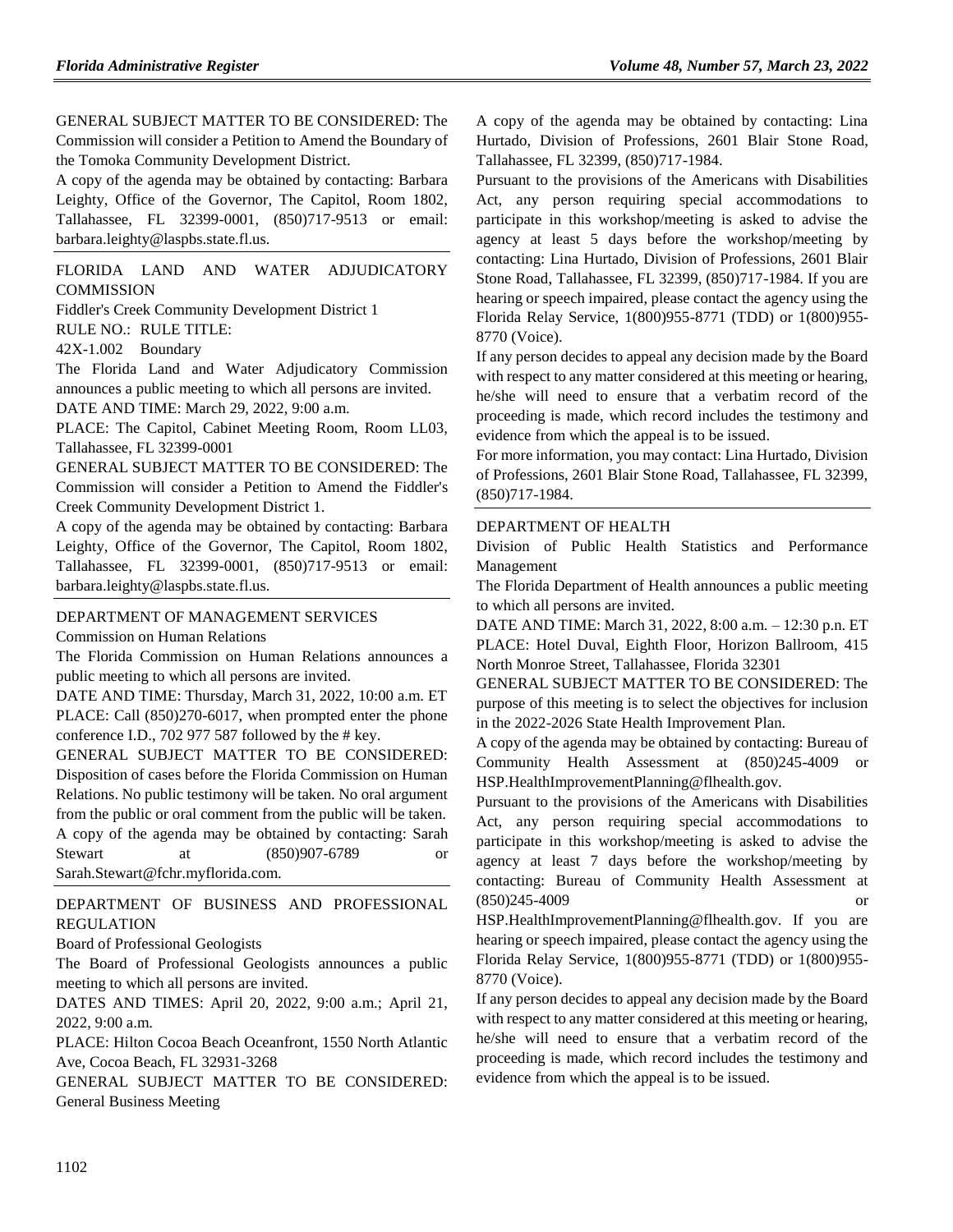For more information, you may contact: Bureau of Community Health Assessment at (850)245-4009 or HSP.HealthImprovementPlanning@flhealth.gov.

#### [DEPARTMENT OF CHILDREN AND FAMILIES](https://www.flrules.org/gateway/department.asp?id=65)

The Department of Children and Families announces a public meeting to which all persons are invited.

DATE AND TIME: April 12, 2022, 9:00 a.m.

PLACE: 1002 E Palm Ave, Tampa, FL 33605 and via Zoom: https://us02web.zoom.us/j/88315597101?pwd=ZFhXMWZsT

kZwcmJBQmNIcWpodndRQT09

Meeting ID: 883 1559 7101, Passcode: 482378

GENERAL SUBJECT MATTER TO BE CONSIDERED:

Ongoing Hillsborough Community Alliance business.

A copy of the agenda may be obtained by contacting: Ilka Suda at 1(813)337-5805 or ilka.suda@myflfamilies.com.

Pursuant to the provisions of the Americans with Disabilities Act, any person requiring special accommodations to participate in this workshop/meeting is asked to advise the agency at least 5 days before the workshop/meeting by contacting: Ilka Suda at 1(813)337-5805 or ilka.suda@myflfamilies.com. If you are hearing or speech impaired, please contact the agency using the Florida Relay Service, 1(800)955-8771 (TDD) or 1(800)955-8770 (Voice).

#### [DEPARTMENT OF CHILDREN AND FAMILIES](https://www.flrules.org/gateway/department.asp?id=65)

[Mental Health Program](https://www.flrules.org/gateway/organization.asp?id=344)

The Department of Children and Families announces a public meeting to which all persons are invited.

DATE AND TIME: April 14, 2022, 10:00 a.m. – 12:00 Noon PLACE: DCF Northeast Regional Office, 5920 Arlington Expressway, Roberts Building Auditorium, Room 807 Jacksonville, FL 32211

GENERAL SUBJECT MATTER TO BE CONSIDERED: SAMH Statewide Quarterly Behavioral Health Meeting. The purpose of this meeting is to strategize action-oriented plans that will drive Florida's behavioral health system of care towards future goals of capacity building, interagency and stakeholder collaboration across the system, and integration of supports and services for Florida's children and families.

A copy of the agenda may be obtained by contacting: Ronesha Jefferson at Ronesha.Jefferson@myflfamilies.com or (850)717-4668.

Pursuant to the provisions of the Americans with Disabilities Act, any person requiring special accommodations to participate in this workshop/meeting is asked to advise the agency at least 5 days before the workshop/meeting by contacting: Ronesha Jefferson at Ronesha.Jefferson@myflfamilies.com or (850)717-4668. If you are hearing or speech impaired, please contact the agency using the Florida Relay Service, 1(800)955-8771 (TDD) or 1(800)955-8770 (Voice).

For more information, you may contact: Ronesha Jefferson at Ronesha.Jefferson@myflfamilies.com or (850)717-4668.

### [DEPARTMENT OF CHILDREN AND FAMILIES](https://www.flrules.org/gateway/department.asp?id=65)

[Mental Health Program](https://www.flrules.org/gateway/organization.asp?id=344)

The Department of Children and Families, Statewide Office for Suicide Prevention announces a public meeting to which all persons are invited.

DATE AND TIME: March 25, 2022, 1:00 p.m. – 3:15 p.m.

PLACE: Department of Children and Families Headquarters - 2415 North Monroe Street Auditorium Room C100 Tallahassee, Florida

(virtual) Teams Meeting: https://teams.microsoft.com/l/meetup-

join/19%3ameeting\_MTVkMTE2NmItZmMxMi00YWI4LTk 0MGItNjEwZDVhNTkyMTBh%40thread.v2/0?context=%7b %22Tid%22%3a%22f70dba48-b283-4c57-8831-

cb411445a94c%22%2c%22Oid%22%3a%22c635dc7b-c753- 40a2-94d4-b8ddfc1fcc48%22%7d

To help with planning logistics, please RSVP by visiting: https://forms.office.com/Pages/ResponsePage.aspx?id=SLoN9 4OyV0yIMctBFEWpTHvcNcZTx6JAlNS43fwfzEhUQ1Mw MDFaNENWUlNLREVBS0ZGRTRHRjQyNi4u

GENERAL SUBJECT MATTER TO BE CONSIDERED: Quarterly meeting of the Suicide Prevention Coordinating Council. The purpose of this meeting of the Suicide Prevention Coordinating Council is to provide an update on suicide related data, hear from suicide prevention stakeholders, and plan for future meetings.

A copy of the agenda may be obtained by contacting: Amanda Regis at Amanda.Regis@myflfamilies.com or (850)717-4607. Pursuant to the provisions of the Americans with Disabilities Act, any person requiring special accommodations to participate in this workshop/meeting is asked to advise the agency at least 5 days before the workshop/meeting by contacting: Amanda Regis at Amanda.Regis@myflfamilies.com or (850)717-4607. If you are hearing or speech impaired, please contact the agency using the Florida Relay Service, 1(800)955-8771 (TDD) or 1(800)955-8770 (Voice).

For more information, you may contact: Amanda Regis at Amanda.Regis@myflfamilies.com or (850)717-4607.

#### [DEPARTMENT OF CHILDREN AND FAMILIES](https://www.flrules.org/gateway/department.asp?id=65)

[Office on Homelessness](https://www.flrules.org/gateway/organization.asp?id=934)

The Office on Homelessness announces a telephone conference call to which all persons are invited.

DATE AND TIME: March 30, 2022, 9:00 a.m.

PLACE: https://global.gotomeeting.com/join/622597237 GENERAL SUBJECT MATTER TO BE CONSIDERED: COUNCIL ON HOMELESSNESS QUARTERLY COUNCIL CALL. This conference call will address the committees'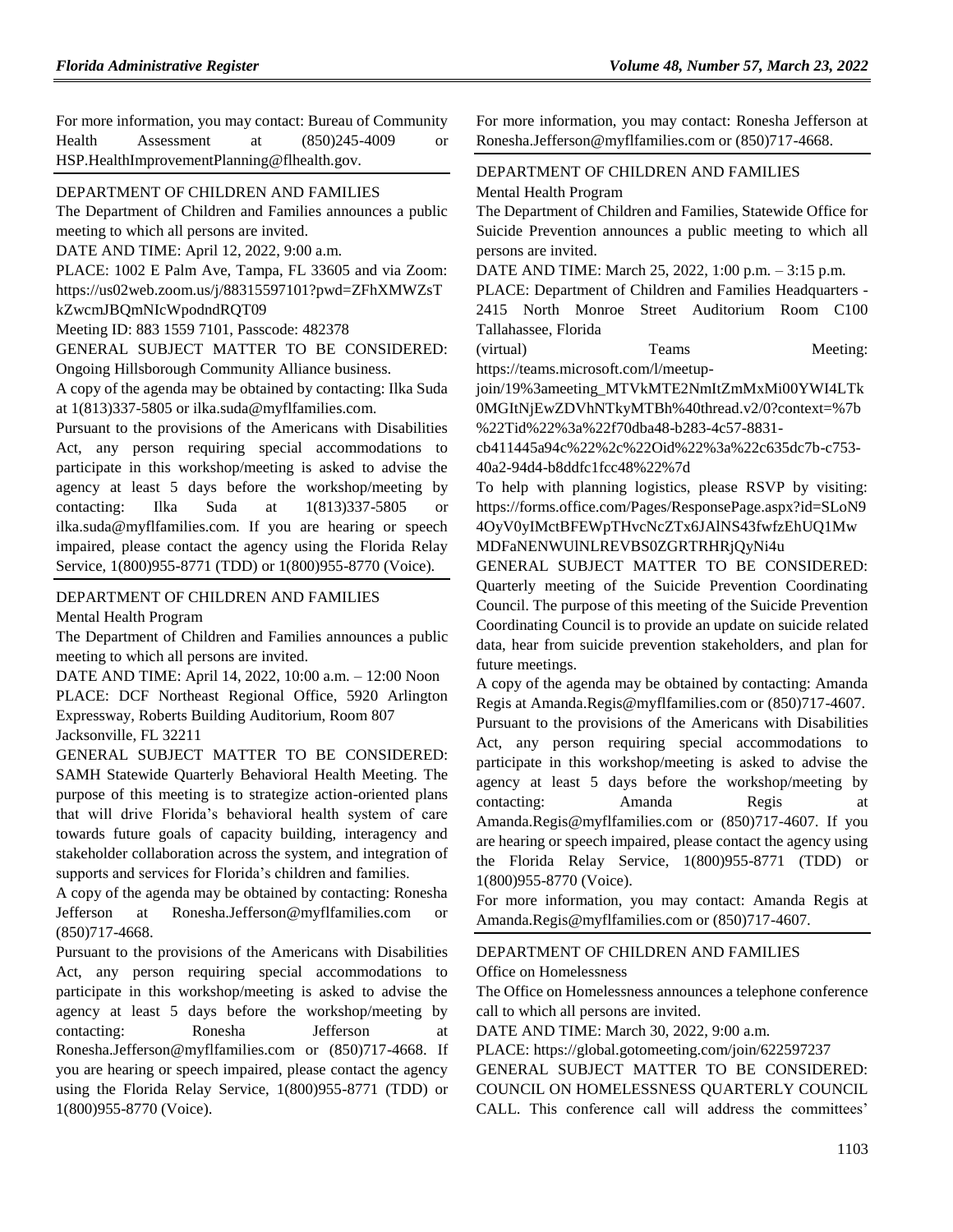continued development of policy recommendations and work tasks to address the Council's Annual Report on recommendations to end homelessness in Florida.

A copy of the agenda may be obtained by contacting: Tera Bivens, Contracted Programs, Chief, ESS, Office of Policy and Programs (850)922-4691 or Tera.bivens@myflfamilies.com.

Pursuant to the provisions of the Americans with Disabilities Act, any person requiring special accommodations to participate in this workshop/meeting is asked to advise the agency at least 48 hours before the workshop/meeting by contacting: Tera Bivens, Contracted Programs, Chief, ESS, Office of Policy and Programs (850)922-4691 or Tera.bivens@myflfamilies.com. If you are hearing or speech impaired, please contact the agency using the Florida Relay Service, 1(800)955-8771 (TDD) or 1(800)955-8770 (Voice).

For more information, you may contact: Tera Bivens, Contracted Programs, Chief, ESS, Office of Policy and Programs (850)922-4691 or Tera.bivens@myflfamilies.com.

[Enterprise Florida, Inc.](https://www.flrules.org/gateway/organization.asp?id=680)

The Florida Opportunity Fund announces a public meeting to which all persons are invited.

DATE AND TIME: March 30, 2022, 3:00 p.m.

PLACE: via Teams - https://teams.microsoft.com/l/meetupjoin/19%3ameeting\_NTEzNWM4M2MtMjA4Mi00NDNkLW I0ZmEtMTY1NjlhM2VjZjhk%40thread.v2/0?context=%7b% 22Tid%22%3a%228310dbd9-35bb-4e22-8978-

e59703aec4bb%22%2c%22Oid%22%3a%22b056fa17-d297-

4757-beee-78fec688ff94%22%7d

GENERAL SUBJECT MATTER TO BE CONSIDERED: Administrative matters

A copy of the agenda may be obtained by contacting: Lorna Dusti, (407)956-5651.

For more information, you may contact: Lorna Dusti, (407)956- 5651.

# Section VII

# Notice of Petitions and Dispositions Regarding Declaratory Statements

[DEPARTMENT OF BUSINESS AND PROFESSIONAL](https://www.flrules.org/gateway/department.asp?id=61)  [REGULATION](https://www.flrules.org/gateway/department.asp?id=61)

[Florida Building Commission](https://www.flrules.org/gateway/organization.asp?id=1071)

RULE NO.: RULE TITLE:

[61G20-1.001F](https://www.flrules.org/gateway/ruleNo.asp?id=61G20-1.001)lorida Building Code Adopted

NOTICE IS HEREBY GIVEN that the Florida Building Commission has received the petition for declaratory statement from Axis Management, Inc. The petition seeks the agency's opinion as to the applicability of Section 553.791, F.S., and section 110.1, Florida Building Code, Building, 7th Edition (2020), as it applies to the petitioner.

Petitioner poses the following question: If, in accordance with the provisions of section 553.791, F.S., a private provider performs building inspection services on a building project that has multiple permits in the same jurisdiction, and assuming the local building official does not identify a condition constituting an immediate threat to public safety and welfare, then a) Is the local building code enforcement agency limited to auditing a maximum of four individual permit inspections (on a per permit basis) performed by the same private provider per month, or b) does the local building code enforcement agency have the right to audit all of the private provider's permit inspections for all of the permits issued for a building project in the jurisdiction up to four times per month?

A copy of the Petition for Declaratory Statement may be obtained by contacting: The Agency Clerk's Office, Department of Business and Professional Regulation, 2601 Blair Stone Road, Tallahassee, Florida 32399, (850)921-0342, AGC.Filing@myfloridalicense.com.

Please refer all comments to: Mo Madani, Building Codes and Standards Office, Department of Business and Professional Regulation, 2601 Blair Stone Road, Tallahassee, Florida 32399, (850)487-1824, mo.madani@myfloridalicense.com or W. Justin Vogel, Office of the General Counsel, Department of Business and Professional Regulation, 2601 Blair Stone Road, Tallahassee, Florida 32399, (850)717-1795, wjustin.vogel@myfloridalicense.com.

RESPONSES, MOTIONS TO INTERVENE, OR REQUESTS FOR A HEARING MUST BE FILED WITHIN 21 DAYS OF THIS NOTICE.

#### [DEPARTMENT OF HEALTH](https://www.flrules.org/gateway/department.asp?id=64)

[Board of Chiropractic Medicine](https://www.flrules.org/gateway/organization.asp?id=311)

NOTICE IS HEREBY GIVEN that the Board of Chiropractic Medicine has issued an order disposing of the petition for declaratory statement filed by Suncoast Physical Medicine, LLC, d/b/a Suncoast Spinemed, and Johnathan F. Berns, D.C., on October 7, 2021. The following is a summary of the agency's disposition of the petition: The Notice of Petition for Declaratory Statement was published in Volume 47, No. 197, of the October 11, 2021, Florida Administrative Register. The Petitioner sought a Declaratory Statement from the Board with regard to applicability of paragraphs  $456.053(5)(a)$ , (b), (c), (e), (f) and (g) and  $460.413(1)(i)$ , (n), and (ff), Florida Statutes, as they apply to the petitioner. Petitioner's petition, asks for the Board's opinion of: whether a proposed restructuring of an integrated chiropractic medical practice from a "vertically integrated single federal tax ID number business entity" into multiple business entities, each with an independent federal tax ID number, but all of which would be whole owned by a "single upstream holding company," solely owned by the chiropractic physician, would violate Section 456.053, F.S., Prohibited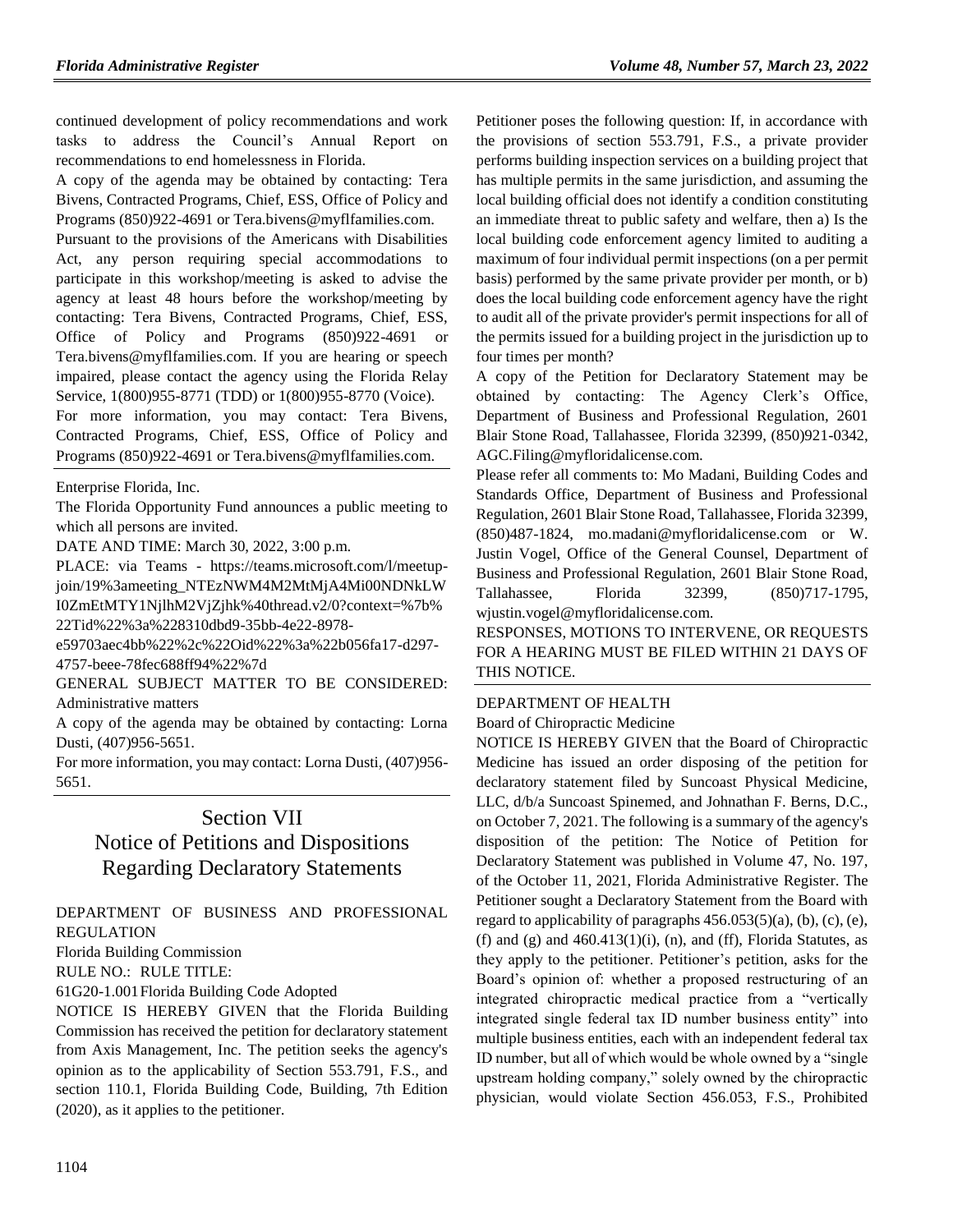Referrals, and subsection 460.413(1), F.S., grounds for discipline of Chiropractic Physicians. The Board of Chiropractic Medicine considered the Petition at a duly noticed public meeting held on February 24, 2022, in Orlando, Florida. The Board's Order was filed on March 21, 2022. The Board determined to GRANT the Petition for Declaratory Statement. The Board finds that the Petition, based on the specific facts and circumstances identified by Petitioner is in compliance with requirements of Section 120.156, F.S. In addition, the Board's statements are limited solely to Chapter 460, F.S. licensees within the integrated practice and the Board's statement are "specifically limited to the specific statutory provisions cited and the conduct, circumstances, or organization as specifically described. To the extent that any other circumstances not specifically described herein are extant, or with respect to potential violation of any statutory or rule provision not specifically addressed, the Board does NOT intend for this Declaratory Statement to have any binding effect."

A copy of the Order Disposing of the Petition for Declaratory Statement may be obtained by contacting: Joe Baker, Interim Executive Director, Board of Chiropractic Medicine, 4052 Bald Cypress Way, Bin #C07, Tallahassee, FL 32399-3257 or by electronic mail- Joe.Baker@flhealth.gov.

#### [DEPARTMENT OF HEALTH](https://www.flrules.org/gateway/department.asp?id=64)

#### [Board of Medicine](https://www.flrules.org/gateway/organization.asp?id=331)

NOTICE IS HEREBY GIVEN that Board of Medicine has issued an order disposing of the petition for declaratory statement filed by Begin Anew, LLC., on October 12, 2021. The following is a summary of the agency's disposition of the petition: The Notice of Petition for Declaratory Statement was published in Volume 47, No. 205, of the October 21, 2021, Florida Administrative Register. Petitioner sought the Board's opinion on clarification on what "their medical practice location" means and the requirement of electrologist to operate under the direct supervision of a physician properly trained in hair removal and licensed regarding paragraphs 64B8- 51.006(2)(a) and 64B8-56.002(2)(c), F.A.C. The Board reviewed the Petition as its duly noticed meeting held on December 3, 2021. The Board's Order, filed on January 5, 2022, declines to issue a declaratory statement in response to the petition on the basis that the Board was presented with insufficient information to make an informed decision.

A copy of the Final Order may be obtained by contacting: Paul Vazquez, J.D., Executive Director, Board of Medicine/MQA, 4052 Bald Cypress Way, Bin # C03, Tallahassee, Florida 32399-3253 or Paul.Vazquez@flhealth.gov.

[DEPARTMENT OF HEALTH](https://www.flrules.org/gateway/department.asp?id=64) [Board of Nursing](https://www.flrules.org/gateway/organization.asp?id=332)

NOTICE IS HEREBY GIVEN that the Board of Nursing has received the petition for declaratory statement from Carol Milliken, RN, on March 21, 2022The petition seeks the agency's opinion as to the applicability of paragraph  $464.003(19)(b)$ , F.S., as it applies to the petitioner.

The Petitioner seeks a Declaratory Statement from the Board as to whether it is within the scope of practice for a Registered Nurse to perform surrounding intraosseous (IO) canulation on patients at Petitioner's place of employment, Jupiter Medical Center. Except for good cause shown, motions for leave to intervene must be filed within 21 days after the publication of this notice.

A copy of the Petition for Declaratory Statement may be obtained by contacting: Joe R. Baker, Jr., Executive Director, Board of Nursing, 4052 Bald Cypress Way, Bin #C02, Tallahassee, Florida 32399, info@floridasnursing.gov, or by telephone at (850)245-4125.

# Section VIII Notice of Petitions and Dispositions Regarding the Validity of Rules

Notice of Petition for Administrative Determination has been filed with the Division of Administrative Hearings on the following rules:

# **NONE**

Notice of Disposition of Petition for Administrative Determination has been filed with the Division of Administrative Hearings on the following rules:

# NONE

Section IX Notice of Petitions and Dispositions Regarding Non-rule Policy Challenges

# **NONE**

Section X Announcements and Objection Reports of the Joint Administrative Procedures **Committee** 

# NONE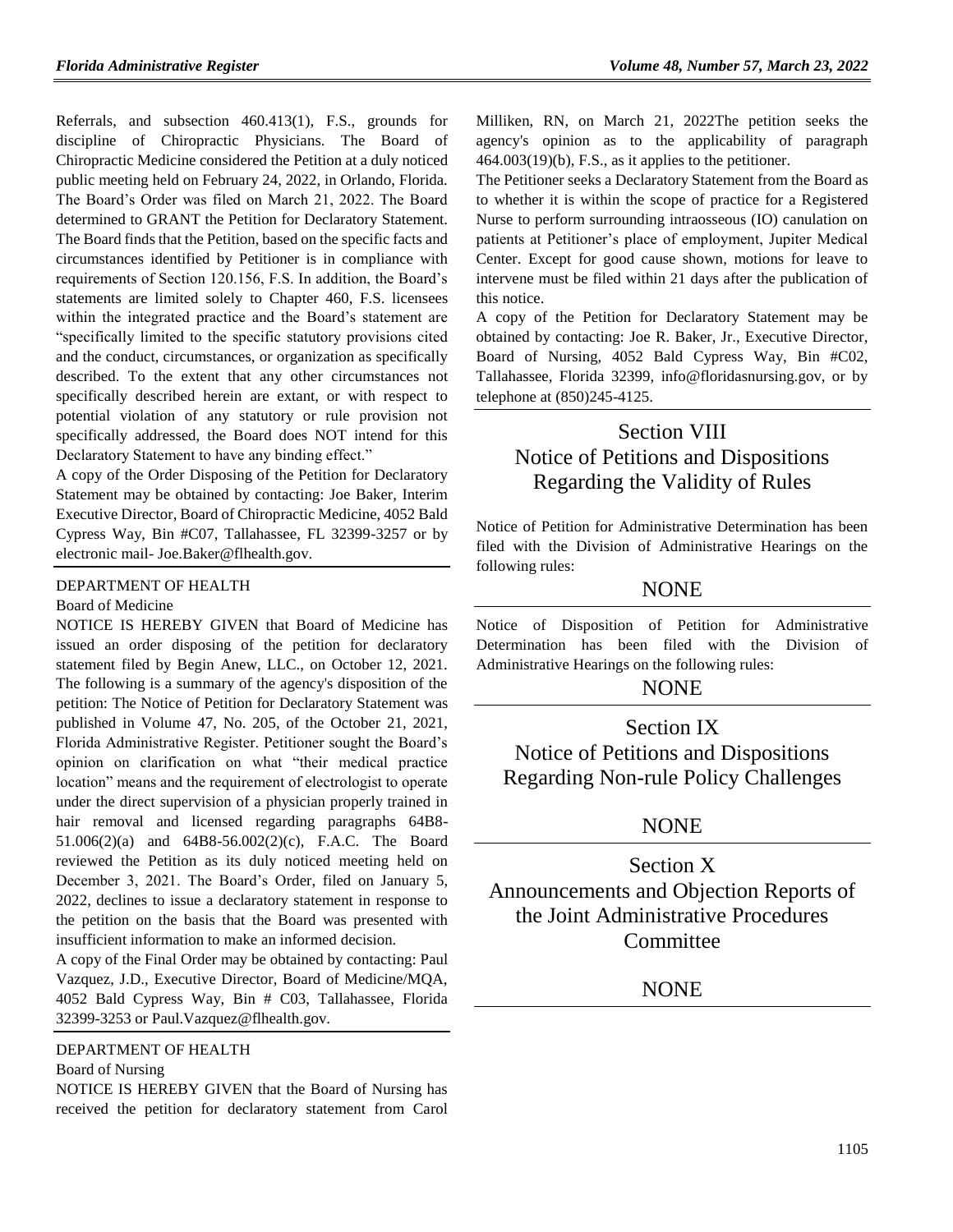# Section XI Notices Regarding Bids, Proposals and Purchasing

## [DEPARTMENT OF ENVIRONMENTAL PROTECTION](https://www.flrules.org/gateway/department.asp?id=62)

DEP RFP 2022020 Florida Seafloor Mapping Initiative The Florida Department of Environmental Protection is requesting Proposals for Florida Seafloor Mapping Initiative. The Department will post notice of any changes or additional meeting(s) on the Vendor Bid System (VBS) in accordance with subsection 287.042(3), Florida Statutes, and will not readvertise any notice in the Florida Administrative Register (FAR). Access the VBS at: [http://www.myflorida.com/apps/vbs/vbs\\_www.main\\_menu.](http://www.myflorida.com/apps/vbs/vbs_www.main_menu)

# Section XII Miscellaneous

#### [DEPARTMENT OF STATE](https://www.flrules.org/gateway/department.asp?id=1)

Index of Administrative Rules Filed with the Secretary of State Pursuant to subparagraph  $120.55(1)(b)6. - 7$ ., F.S., the below list of rules were filed in the Office of the Secretary of State between 3:00 p.m., Wednesday, March 16, 2022 and 3:00 p.m., Tuesday, March 22, 2022.

| .<br>Rule No. | <b>File Date</b> | <b>Effective</b> |
|---------------|------------------|------------------|
|               |                  | Date             |
| 40C-23.001    | 3/17/2022        | 4/6/2022         |
| 40D-8.041     | 3/18/2022        | 4/7/2022         |
| 59A-11.019    | 3/18/2022        | 4/7/2022         |
| 61G15-35.0021 | 3/16/2022        | 4/5/2022         |
| 61G15-35.003  | 3/16/2022        | 4/5/2022         |
| 62ER22-2      | 3/16/2022        | 3/16/2022        |
| 64B6-2.003    | 3/22/2022        | 4/11/2022        |
| 64B7-26.004   | 3/22/2022        | 4/11/2022        |
| 64B9-3.014    | 3/21/2022        | 4/10/2022        |
| 68A-1.004     | 3/18/2022        | 7/1/2022         |
| 68A-9.004     | 3/18/2022        | 7/1/2022         |
| 68A-12.001    | 3/18/2022        | 7/1/2022         |
| 68A-12.003    | 3/18/2022        | 7/1/2022         |
| 68A-12.004    | 3/18/2022        | 7/1/2022         |
| 68A-12.010    | 3/18/2022        | 7/1/2022         |
| 68A-13.001    | 3/18/2022        | 7/1/2022         |
| 68A-13.003    | 3/18/2022        | 7/1/2022         |
| 68A-13.004    | 3/18/2022        | 7/1/2022         |
| 68A-15.004    | 3/18/2022        | 7/1/2022         |

| 68A-15.006 | 3/18/2022 | 7/1/2022 |
|------------|-----------|----------|
| 68A-15.061 | 3/18/2022 | 7/1/2022 |
| 68A-15.062 | 3/18/2022 | 7/1/2022 |
| 68A-15.063 | 3/18/2022 | 7/1/2022 |
| 68A-15.064 | 3/18/2022 | 7/1/2022 |
| 68A-15.065 | 3/18/2022 | 7/1/2022 |
| 68A-17.004 | 3/18/2022 | 7/1/2022 |
| 68A-17.005 | 3/18/2022 | 7/1/2022 |
| 68B-41.002 | 3/18/2022 | 4/7/2022 |
| 68B-41.004 | 3/18/2022 | 4/7/2022 |

#### **LIST OF RULES AWAITING LEGISLATIVE APPROVAL SECTIONS 120.541(3), 373.139(7) AND/OR 373.1391(6), FLORIDA STATUTES**

| Rule No.    | <b>File Date</b> | <b>Effective</b> |
|-------------|------------------|------------------|
|             |                  | <b>Date</b>      |
| 5K-4.020    | 12/10/2021       | **/**/****       |
| 5K-4.035    | 12/10/2021       | **/**/****       |
| 5K-4.045    | 12/10/2021       | **/**/****       |
| 60FF1-5.009 | 7/21/2016        | **/**/****       |
| $60P-1.003$ | 12/8/2021        | **/**/****       |
| 60P2.002    | 11/5/2019        | **/**/****       |
| 60P-2.003   | 11/5/2019        | **/**/****       |
| 62-600.405  | 11/16/2021       | **/**/****       |
| 62-600.705  | 11/16/2021       | **/**/****       |
| 62-600.720  | 11/16/2021       | **/**/****       |
| 64B8-10.003 | 12/9/2015        | **/**/****       |
| 69L-7.020   | 10/22/2021       | **/**/****       |

## [AGENCY FOR HEALTH CARE ADMINISTRATION](https://www.flrules.org/gateway/department.asp?id=59) [Certificate of Need](https://www.flrules.org/gateway/organization.asp?id=188) EXEMPTION

The Agency for Health Care Administration approved the following exemption on March 22, 2022 pursuant to Section 408.036(3), Florida Statutes:

| ID # E220003                                               |  |  | District: 11-1 (Miami-Dade |  |
|------------------------------------------------------------|--|--|----------------------------|--|
| County)                                                    |  |  |                            |  |
| Facility/Project/Applicant: DOS of Hialeah, Inc.           |  |  |                            |  |
| Project Description: Addition of 30 community nursing home |  |  |                            |  |
| beds to establish a 150-bed replacement facility           |  |  |                            |  |
| Proposed Project Cost: \$375,000                           |  |  |                            |  |